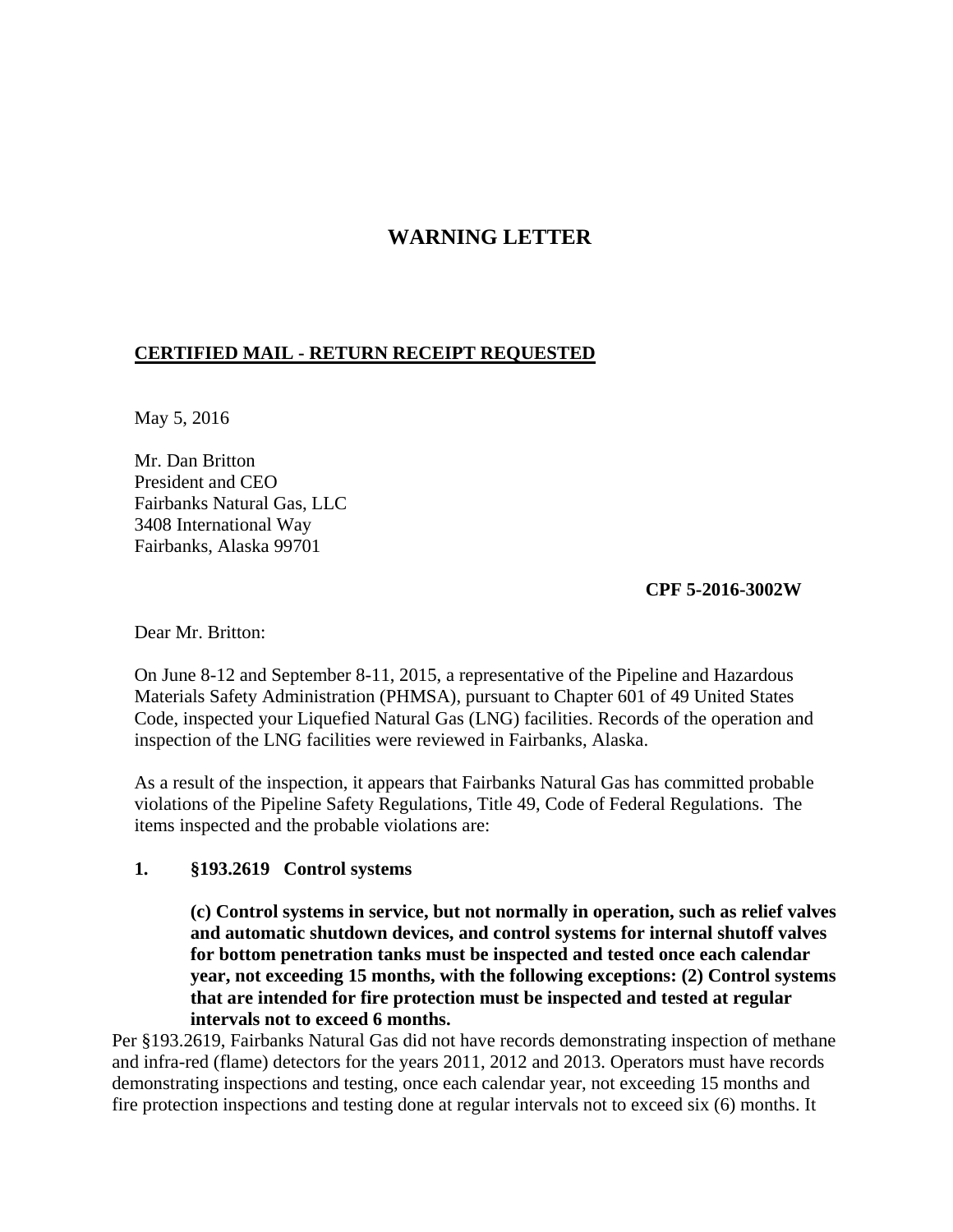appears that proper documentation for recent testing has been provided. However, it is critical to maintain these records to demonstrate compliance with Federal Regulations.

### **2. §193.2639 Maintenance records**

**(a) Each operator shall keep a record at each LNG plant of the date and type of each maintenance activity performed on each component to meet the requirements of this part. For each LNG facility that is designed and constructed after March 31, 2000 the operator shall also maintain related periodic inspection and testing records that NFPA 59A (incorporated by reference, see § 193.2013) requires. Maintenance records, whether required by this part or NFPA 59A, must be kept for a period of not less than five years.**

Per §193.2639, Fairbanks Natural Gas did not have records for their Storage Site Monthly Maintenance Inspections for the period between March and July, 2011. Fairbanks Natural Gas shall keep records of Storage Site Monthly Maintenance Inspections at each LNG plant for a period of not less than five (5) years.

## **3. §193.2917 Warning signs**

## **(a) Warning signs must be conspicuously placed along each protective enclosure at intervals so that at least one sign is recognizable at night from a distance of 30m (100 ft.) from any way that could reasonably be used to approach the enclosure.**

Per §193.2917, warning signs at your facility did not meet required visibility criteria. Fairbanks Natural Gas warning signs placed around the protective enclosure were not illuminated and were not visible at night from 100 feet away. Signs meeting the illumination and visibility requirements must be in place.

Under 49 United States Code, § 60122, you are subject to a civil penalty not to exceed \$200,000 per violation per day the violation persists up to a maximum of \$2,000,000 for a related series of violations. For violations occurring prior to January 4, 2012, the maximum penalty may not exceed \$100,000 per violation per day, with a maximum penalty not to exceed \$1,000,000 for a related series of violations. Also, for LNG facilities, an additional penalty of not more than \$50,000 for each violation may be imposed. We have reviewed the circumstances and supporting documents involved in this case, and have decided not to conduct additional enforcement action or penalty assessment proceedings at this time. We advise you to correct the item(s) identified in this letter. Failure to do so will result in Fairbanks Natural Gas being subject to additional enforcement action.

No reply to this letter is required. If you choose to reply, in your correspondence please refer to **CPF 5-2016-3002W** and for each document you submit, please provide a copy in electronic format to PHP-WRADMIN@dot.gov whenever possible. Be advised that all material you submit in response to this enforcement action is subject to being made publicly available. If you believe that any portion of your responsive material qualifies for confidential treatment under 5